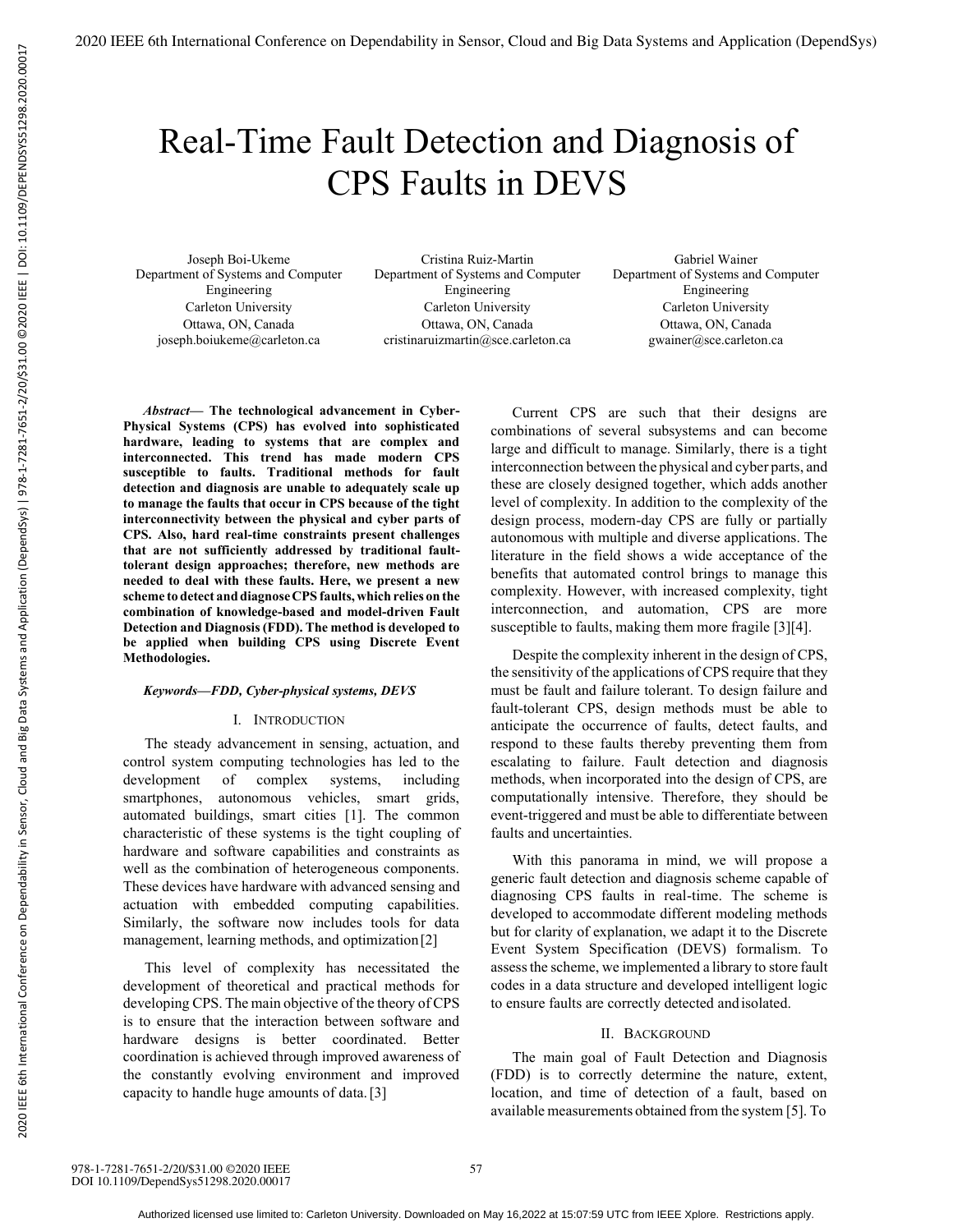properly detect and diagnose a fault, several researchers have proposed the following sequence: firstly, execute a fault detection step, where faults are detected using any mechanism prescribed by the system designers; after a fault has been detected, isolate the fault and determine the physical location of the fault; then, determine the nature of the fault and determine the extent of the impact of that fault in a process called fault identification and risk assessment [3][6].

There have been many methodologies proposed for FDD. However, FDD in CPS is challenging. The complex nature of CPS makes it difficult to distinguish faults from uncertainty (noise) and we need robust FDD to avoid false alarms. Faults in CPS can affect multiple components, therefore, FDD in CPS must be able to handle multiple faults. In large CPS, it is difficult to isolate faults that occur within their sub-systems and when these faults occur, they could quickly escalate to failures; hence, another challenge is to ensure that the faults are detected and isolated promptly [3]

Timeliness is particularly important for safety-critical CPS systems in which the control of the CPS is done with the aid of sensors, a control algorithm, and actuators. In these systems, failing to meet timing deadlines can have significant effects. Undetected faults can affect timeliness, leading to potential system instability with catastrophic consequences [7]

There have been different methods proposed for FDD for CPS, which can be classified based on three major paradigms, viz., model-based, data-driven/knowledgebased, and hardware-based [8]. Several methods have been proposed for each of these paradigms and it is important to note that they are not mutually exclusive but, in the following, we will adopt this classification.

Model-Based FDD: they are based on the use of a model developed based on some of the properties of CPS physics. These models can be qualitative, in which input-output relationships are expressed as qualitative functions; or quantitative, where the input-output relationship is expressed in terms of a mathematical function. [9].

- **Data-Driven/Knowledge-Based FDD:** they use models obtained from known input and output CPS data. This generates a data-driven model of the process. The model is then compared with real-time process data to find faults.

Hardware-Based FDD: we could use dedicated hardware or hardware integrated as part of the CPS. Typically, methods that fall within this category do not use models (unlike the other two methods).

Model-Based FDD methods are the most effective in detecting and diagnosing unknown faults because the

method does not depend on large real-time data for its detection and diagnosis. On the downside, the models used must define the input/output relationships accurately, and not all modeling techniques are adequate for this. The Knowledge Based FDD methods are particularly good for real-time FDD, however, they require large sets of historical data which may increase computational complexity. In this work, we explore the advantages of combining the knowledge-based and model-based FDD approaches [10].

As discussed in the introduction, we are interested in applying these methods to the development of CPS using the DEVS formalism, a formal modeling methodology based on systems theory [11]. The DEVS formalism decomposes complex systems into atomic and coupled models, where the atomic models specify the behavior, and the coupled model specifies the structure [12]. In DEVS, a CPS can be modeled as a composite of atomic and coupled models. DEVS provides a rich structural representation of components and can explicitly specify timing, which makes it easily adaptable for real-time systems. Various real-time systems have been successfully developed using DEVS [13][14][15].

The application of DEVS for real-time systems adds another level of difficulty because real-time constraints require that models now must interact with the environment in real-time. The environment could include software, hardware components, or human operators. DEVS by default is unable to manage this for a few reasons. DEVS uses virtual time (periods of inactivity are skipped) and we need to use a real-time clock for realtime CPS. The computing platforms used can affect the physical time it takes to execute a model, which creates a disparity between a simulated model and what happens in the physical system. Similarly, state transitions in DEVS events are defined to occur instantaneously (e.g., an event is defined as taking zero time); however, in real-time simulation state changes and operations may occur during a time interval (or a time window). Finally, it is difficult to validate simulated models in the real world [16][17]

To address the problem of adapting DEVS for realtime systems, different researchers have produced different approaches that fall under two categories: new design methods for modeling real-time systems (for example, extending the DEVS formalism) or executing logical models using real-time DEVS simulators.

Different approaches extend the DEVS formalism; for instance, [18] introduced the use of time windows or the concept of uncertainty intervals explored in [19]. A time window is a function that can take a value within a range instead of a single instant like the time advance; this allows events to occur within a period. In [17], Real-Time DEVS (RT-DEVS) was proposed; RT-DEVS is a major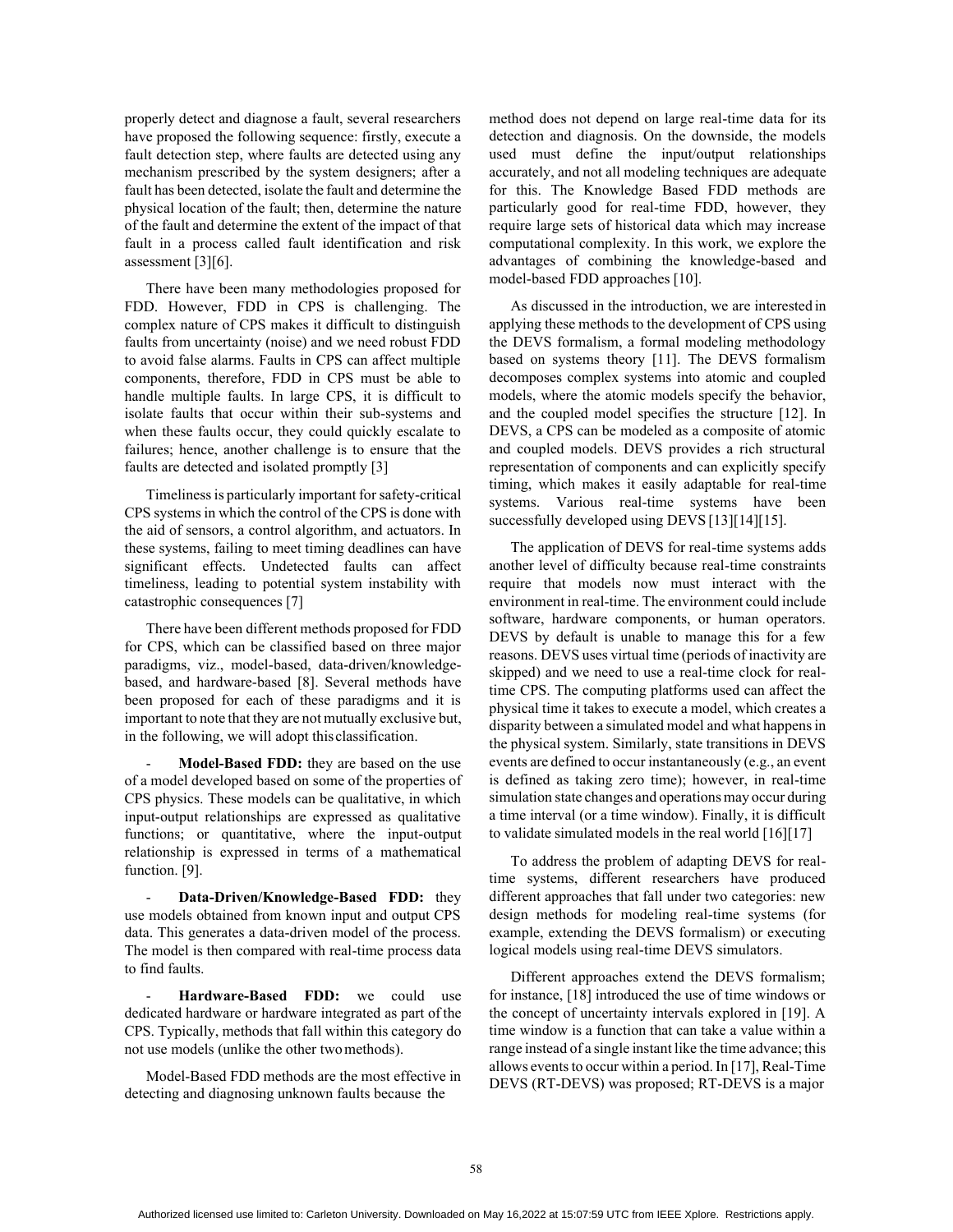milestone because other approaches that extended the DEVS formalism have some similarities with RT-DEVS. In RT-DEVS, real-time execution of models is facilitated by the addition of time interval functions (timewindows). With time windows, we can restrict the simulation time to ensure real-time execution. The concept of activity specification with constraints is defined for each state, which means some computation can be done without any modification to the state. The drawback of the RT-DEVS formalism is that activities are not explicitly included in the internal and external transition functions making it impossible to prioritize activities and it does not support receiving multiple inputs and sending multiple outputs because it is based on Classical DEVS. To tackle these drawbacks, [16] proposed the Action Level RT DEVS, which specifies constrained and schedulable actions in addition to individual state changes. Other researchers that employed an RT-DEVS simulator include DEVS on a chip [20], ECD++ [21], Power DEVS [22], and ECDboost [23]. The advantage of adding real-time functionalities to a DEVS simulator is that it does not add an extra level of complexity for the modeler and models developed using these simulators are backward compatible with existing DEVS models.

In analyzing the definition of a fault, it is important to note that when the model has been designed and the modeler considers it is correct, it will not normally change. However, when this model is deployed to the target platform as a control software using DEVS which we call the Discrete Event Control Software (DECS), the DECS could violate the specification originally described by the model. From the foregoing, we will say that a fault in a DEVS-based CPS has occurred when the behavior of the CPS does not conform to the specification defined in the DEVS model.

#### III. GENERIC FDD IN DEVS

In this section, we propose a generic FDD scheme to detect and isolate faults. The scheme is designed to satisfy the following requirements:

1. Correctly identify faults and distinguish them from noise or uncertainty

- 2. Isolate faults within a complex CPS
- 3. Manage multiple faults

4. Prevent faults within subsystems from escalating into major faults

5. Consume minimum resources and have fast computation.

The scheme is event-based, and it only triggers the fault tolerance algorithm when the values that fall out of range within the CPS are confirmed to be faults. This is because not all values that fall out of range are faults. It

could just noise or uncertainty. Within the CPS model, we would define algorithms for fault tolerance. These algorithms would only be executed when a fault has been confirmed by the FDD scheme presented in this section. The scheme is shown in Fig. 1.



The first component is the *CPS DEVS Model*. It is a model of the CPS using DEVS, which is used for testing and to populate the Knowledge Base with faults. Once this model has been specified and implemented, we can execute it in a simulation environment: the *CPS Simulation Environment* component. This is a model of the environment of the CPS that allows us to simulate the CPS DEVS Model. With these simulations, we can study the model's behavior in various scenarios. Based on the simulation results, we can go back to the CPS DEVS Model, modify the specifications if needed, and run new simulations. We also use the CPS Simulation Environment to study the model for possible faults. These studies would provide data to populate the *Knowledge Base* component. Once we are satisfied with the simulation results, the CPS DEVS Model, which was already evaluated using the CPS Simulation Environment, is deployed into the target platform and it is transformed into the *DECS.* 

The *DECS* component is deployed into the target platform for operational purposes. After the model has been ported to the target platform, we perform further testing and calibration. We may need to go back and redefine the CPS DEVS Model as the testing of the DECS in the real world or the CPS Simulation Environment may reveal some potential faults or design errors that were not properly captured in the initial specification. In that case, we would always go back to the CPS DEVS Model and modify it. Every modification should be done in the original model. Any fault information observed during testing and calibration of the DECS is stored in the Knowledge Base component.

The *Knowledge Base (KB)* is a database that holds information about the known set of faults that can occur in the CPS. The Knowledge Base evolves through the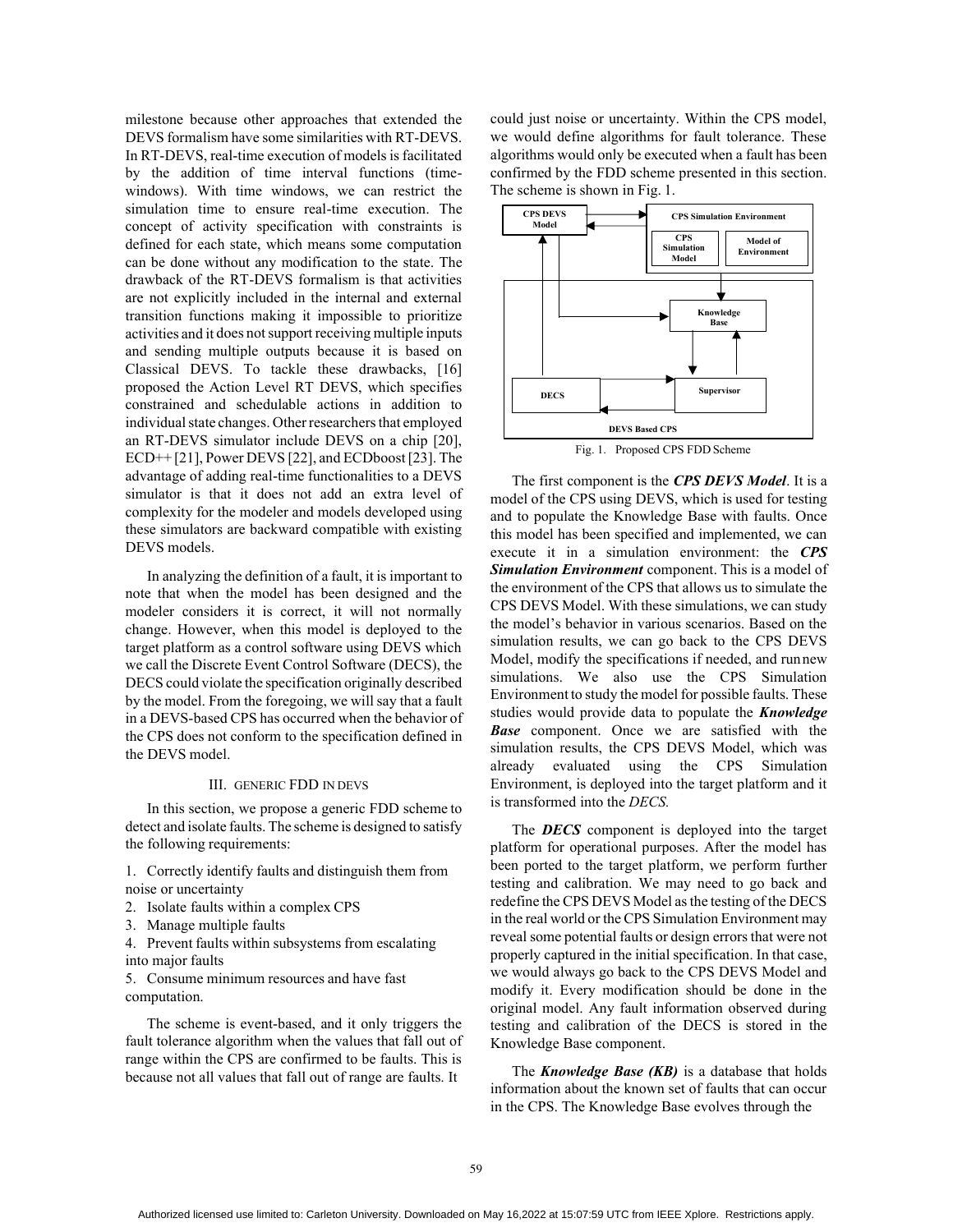lifetime of the CPS because as new faults become known, information about these faults would be updated in the Knowledge Base. The information about faults is obtained from the simulation of the CPS DEVS Model in the CPS Simulation Environment, and in the experiments performed on the DECS. The supervisor communicates with the Knowledge Base to confirm faults.

During its operation, if a fault occurred, the DEVS Based CPS would send the fault information to the *Supervisor*, an intermediate component between the DEVS Based CPS and the Knowledge Base that manages the fault detection process. When the DEVS Based CPS notifies values out of range, it confirms with the Knowledge Base if a fault has occurred. If a fault occurred, it notifies the DEVS Based CPS to take the recommended actions about that fault.

In the rest of the section, each component that makes up the FDD scheme shown in Figure 1 is explained in more detail.

# *A. CPS DEVS Model*

The first step for developing the CPS DEVS Model is understanding the CPS of interest and defining a requirements document about the expected behavior of the system. Deviations from the expected behavior are going to be considered faults, and they will be added to the Knowledge Base. With the information obtained from the requirements, we build a model of the CPS, including mechanisms to report deviations in the expected behavior. The model would be designed to send a special type output whenever these values fall out of range, called fault messages (*fm*). The *fm* is a unique code with information about the atomic model and the state variable out of range. The structure of the *fm* message is like the *fault id* in the Knowledge Base, which would be described in section D. We do not call it *fault\_id* because it is not yet confirmed as a fault from the Knowledge Base. While an *fm* can be a fault or uncertainty, a *fault\_id*  will be used for actual faults.

After the model has been specified, we would test it using the CPS Simulation Environment. After we are satisfied with those tests, we would port it to the target platform where more tests and experiments are done. The tests and experiments conducted in both the simulation environment and the target platform can yield results that will result in a redesign of the model.

## *B. CPS Simulation Environment*

The CPS Simulation Environment allows us to evaluate the CPS DEVS Model. During this testing phase, we confirm that the model behaves as expected. We also deliberately inject possible faults (for example feeding the model with inputs that are out of range to observe how the model responds to these faults. This

provides more information about faults. It also allows us to improve the model with different methods to respond to these faults. Once we are convinced with the simulation results, we port the CPS DEVS Model to the target platform. The model deployed into the target platform is the DECS detailed in section C. Information about faults discovered during the simulations is used to populate the Knowledge Base component described in section D.

# *C. DECS*

The CPS DEVS Model ported to the target platform and now operating in its environment is the DECS. This is controlling a physical system in its operating environment and thus it is prone to faults and uncertainties. Therefore, after the models have been ported to the target platform, we conduct more tests. If new faults are discovered during them, we may redefine the CPS DEVS Model, and we would include the information about these new faults in the Knowledge Base. After testing is complete, the DECS is now ready for the operating environment.

During its operational phase, the DECS communicates with the Supervisor through its physical output ports. The DECS would send an output fault message (*fm*) to its physical output port whenever there is a value or a set of values out of range. As the DECS is the CPS DEVS Model in the target platform, *fm* is the message earlier explained. Each component specified as a DEVS atomic model would be able to generate an *fm*  to indicate that there is a value out of range, and therefore, there may be a fault within the CPS.

#### *D. Knowledge Base*

The Knowledge Base is a database that holds information about faults that can occur in the DEVS Based CPS. To initially populate the Knowledge Base, this information is obtained from the following sources:

• **CPS DEVS Model:** possible faults that can occur identified during the analysis of the system and the design of the model

• **CPS Simulation Environment:** faults identified during experimentation on the simulated environment.

• **DEVS Based CPS:** Experimentation and testing operation of the CPS within its operating environment

The Knowledge Base is updated whenever new faults are identified using the actual data retrieved from the DEVS Based CPS operation. It is important to remark that the Knowledge Base would evolve through the life cycle of the CPS. Not all faults can be captured in the design stage, therefore if new faults appear during the operation of the CPS, they will be added to the Knowledge Base.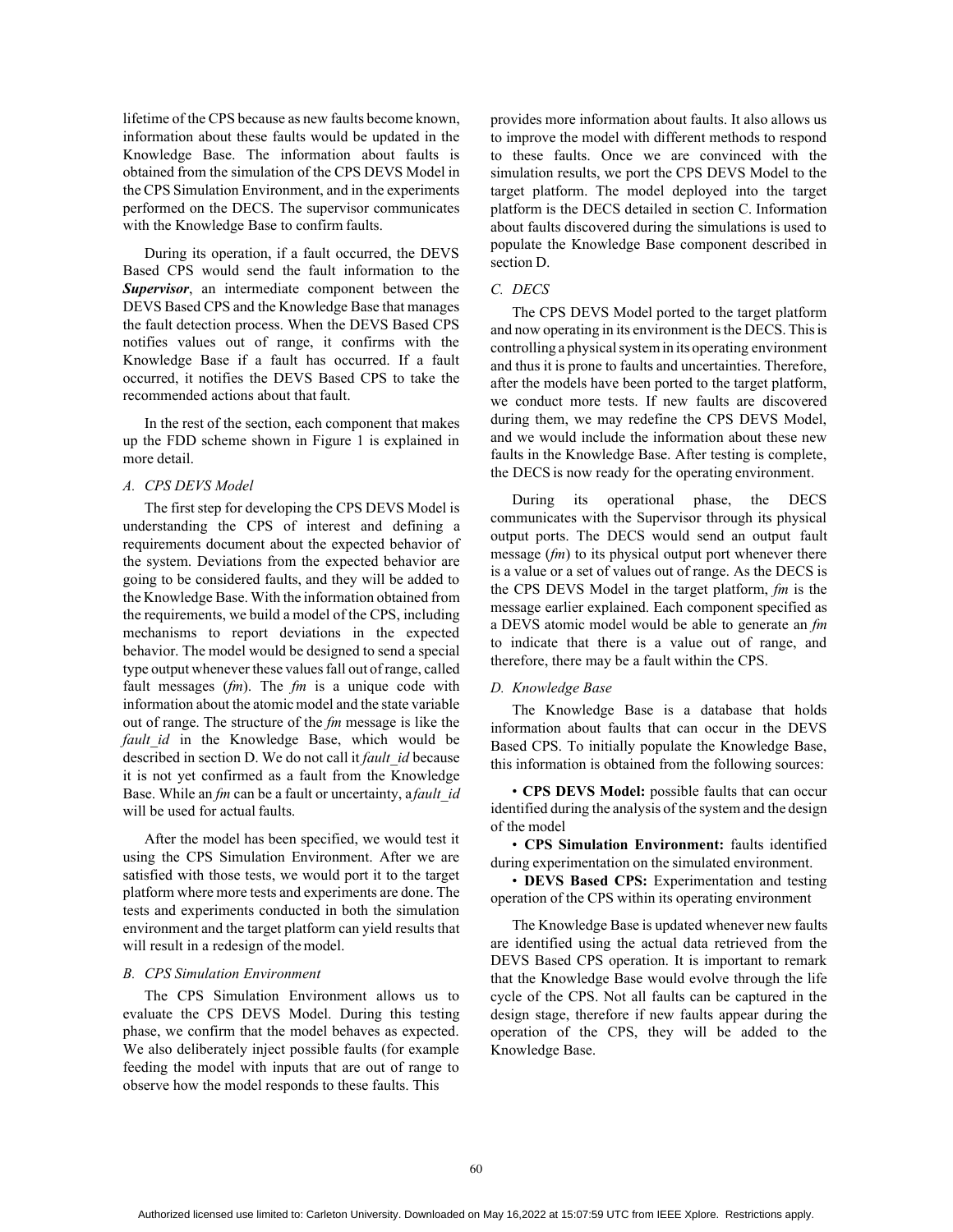The faults in the Knowledge Base are associated with a frequency of occurrence. The frequency of occurrence is updated using the faults that occur during the CPS daily operations.

The information stored in this component is important for two reasons. Firstly, it would be a source of information to update the models if needed; for example, if we obtain fault information from a test or the physics of the CPS that was not captured in the original design, we can use this information to update our CPS DEVS Model. Secondly, it is a critical component in the FDD schema because we will use this information to confirm the presence or absence of a fault in the CPS.

To ensure proper operation of the FDD scheme, the Knowledge Base component must meet the following requirements:

• **Minimize memory usage**: Because CPS have memory constraints, the added FDD should minimize memory usage to ensure it does not degrade the performance of the original CPS.

• **Allow for quick and reliable search:** The real-time requirement of the CPS makes any FDD scheme useful only when it can produce a quick and accurate result.

• **Mutable:** The Knowledge Base can be updated at any time during the life cycle of a CPS. This is important to allow us to include new faults that were not discovered during design and experimentation.

• **Unique Fault ID:** Each fault store in the Knowledge Base must have a unique and consistent fault id. To achieve these requirements, we should follow a specific convention - for example, A12. This will allow us to quickly isolate faults by simply looking at this *fault\_id* 

One of the requirements is a consistent pattern for the *fault id.* To obtain a consistent fault id, we can use, for example, an alphanumeric coding convention (e.g. A1). Using this convention, we will label the atomic models in the DECS as alphabets and the state variables in terms of a number, hence A1 would mean, atomic model A and state variable 1 within the atomic model. Typical faults within a CPS model are not localized in one atomic model. A fault code can indicate that state variables from more than one atomic model are out of range. For example, A1B1 would mean that both atomic models A and B have the state variable 1 out of range. As we detail in the next section, the Supervisor oversees generating these combined codes. The alphanumeric convention is just an example. Other conventions may be used if they provide unique fault ids and allow us to quickly isolate faults through the fault id.

To satisfy the other requirements, different implementations could be adopted depending on the size of the CPS. To keep modularity, a clear separation of components, and boost reusability, the Knowledge Base

component is defined as a DEVS model that manages a database. The database will be implemented in different formats based on the application. For example, we can define the database as a plain text file where each row represents a fault and the associated frequency of occurrence. We can also define it as a set of two data structures where the first one would be a bloom filter to store the faults in a manner in which we can quickly confirm if a fault is present or not, and the second one is a standard hash to store the details of the faults and frequency of occurrence that can be retrieved if the presence of that fault has been confirmed. The bloom filters are data structures that do not store actual values hence they are relatively fast and require low storage and the storage is usually fixed and does not change when more data is added to the filter. They are also good because they do not return false negatives and have a low probability of false positives. An additional useful property of the bloom filter is that when data is stored, no deletion is allowed.

The Knowledge Base component is formally defined using DEVS as the following atomic model:

```
KB = <S, X, Y, δint, δext, δcon, λ, ta> 
S = {s1 \in \{notify, passive\}} kb_match \in {True},
False} DB = associated database} 
X = \{ fault\_id \in string\}Y = {True, False} 
\deltaint (s) = {if s1 = notify then s1 = passive}
δext (s,e,x) = { 
    if s1 = passive, then 
         Check if X (i.e. fault_id) exists in DB 
             If fault_id exist, then 
                  kb_match = True 
                  increment Freq of fault_id DB 
             else 
                  kb_match =False 
             end if 
         s1 = \text{notify}else 
         //This case should never be reached } 
δcon = δint + δext 
λ (s1=notify, kb_match, DB) = {kb_match} 
ta (s1 = passive, kb_match, DB) = INFINITY 
ta (s1 = notify, kb_match, DB) =
checktime}
```
Regardless of the implementation of the database, when the Knowledge Base receives an input with a *fault id*, if the *fault id* is in DB, it will update the frequency of the *fault\_id* in the database (DB) and update its state variable *kb\_match* to True. Otherwise, *kb\_match*  will be updated to false. In any case, the state variable s1 will be updated to *notify*. After the *checktime* (i.e., the time it takes the Knowledge Base to confirm the presence of a fault in its database), it will output the value of the *kb\_match* variable and update its state variable s1 to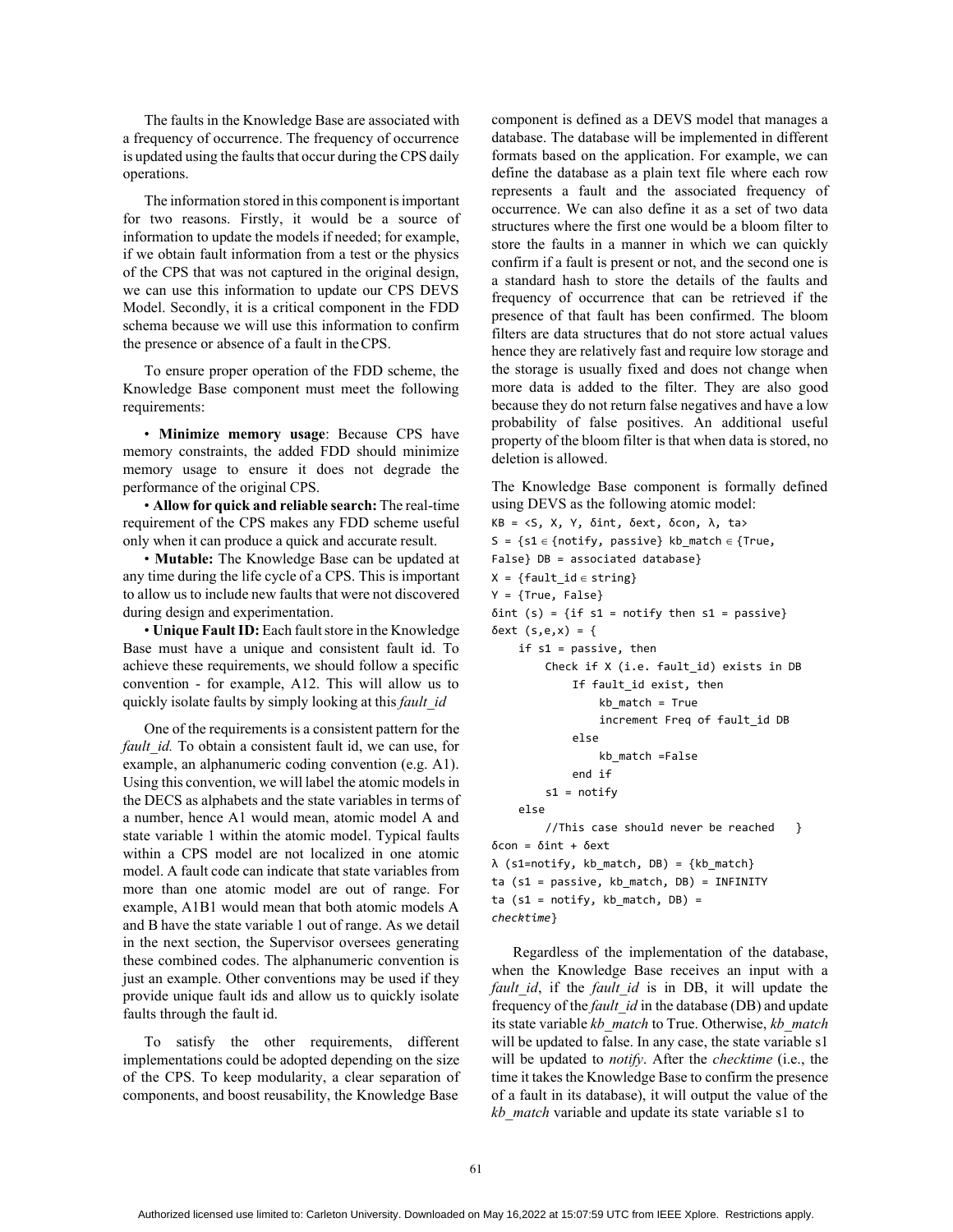passive. The model will remain passivated until a new *fault id* is received.

#### *E. Supervisor*

The purpose of the Supervisor is to ensure that the process of FDD between the DECS and the Knowledge Base is event-driven. The Supervisor would watch all the fault outputs from various atomic models to determine which part of the entire DECS sends an *fm* signal indicating a likely fault. The *fm* from the atomic models does not necessarily mean a fault has occurred. A fault has occurred only when the Supervisor has confirmed the *fault\_id* from the Knowledge Base, a fault message *(fm),*  or a combination of fault messages *(fms)* from the *fault\_id*. By looking at the *fm*, the supervisor can determine where the fault signal is coming from, which is useful in isolating faults. On receiving an *fm* or multiple *fm* messages, the supervisor creates the *fault\_id* and sends a request to the Knowledge Base to confirm that this is a fault. Once the supervisor confirms that a CPS fault has occurred, we can initiate any prescribed action for that fault within the atomic model responsible for that part of the CPS. In summary, the supervisor receives a fault message, creates a *fault\_id* following a predefined convention, requests a check from the Knowledge Base and if the fault is present, it sends an output to the affected atomic model.

The Supervisor is defined as a DEVS model with two input ports and two output ports. In the first input port, it receives fault messages (*fm*), while in the second input port it receives the confirmation of faults (i.e. true/false). Its first output port is used to send a check request (i.e. a *fault\_id*) while the second output port is used to send an output trigger to confirm the presence of a fault.

The Supervisor component is formally defined using DEVS as the following atomic model: SUPERVISOR = <S, X, Y, δint, δext, λ, ta> S = {passive, check, key, out\_key, accommodate}  $X = \{fm = fault_id, match = \{True, False\}\}$  $Y = \{ chk \in string, read \in string \}$ δint  $(S) = \{$ if  $S =$  check then  $S =$  passive else if  $S =$  accommodate then  $S =$  passive else if S = check then S = passive } δext (fm, state == passive) { If fm does not exist key = fm else key = composed (fm)  $S = check$  } δext (match is True, S == passive) { out\_key = matched\_id  $S =$  accommodate } δext (match = false, S == passive) {

// do\_nothing}  $\delta$ ext (match = true, S == check) {S = check} δext (fm, S == accommodate) {S = accommodate} λ(check) {send key to read} λ(accommodate) {send out\_key to chk} ta(passive) = INFINITY ta(accommodate) = *triggerttime*  ta(check) = *checkingtime* 

# IV. CASE STUDY OF FDD

To show the usability of the FDD scheme presented in this paper, we design a simple example where we explain the major components of the FDD scheme. In this example, for simplicity, we have designed, tested, run simulations, and experiments on a CPS DEVS model. After completing the design, we discovered that the CPS has yielded seven types of faults and we have uniquely defined the *fault\_ids* and stored their values in the Knowledge Base presented in Table I.



Fig. 2. Model Structure for FDD scheme

We also obtained information about the nature of the faults that would help us set the priorities of the various fault messages from the atomic models that make up the CPS. The DECS, Knowledge Base, and Supervisor are shown in Fig. 2. The figure shows three (3) blocks that are from the FDD scheme presented in section III. In this figure, the DECS has been expanded to show its component models which are discussed in the subsequent sections.

## *A. DECS*

In this case, we use four (4) fault generators (Model A, Model B, Model C, and Model D) which are modeled using DEVS to produce faults in a random pattern which is consistent with the way a CPS fault would present itself. These models would each have one state variable each A1, B1, C1, and D1, respectively. We define a possible fault as a state variable that is out of range and produces a message.

Every time the model generates a message, it sends an output to the supervisor. It is important to note at this point that the fact that a state variable is out of range does not mean that a fault is present, every fault would need to be validated from the Knowledge Base.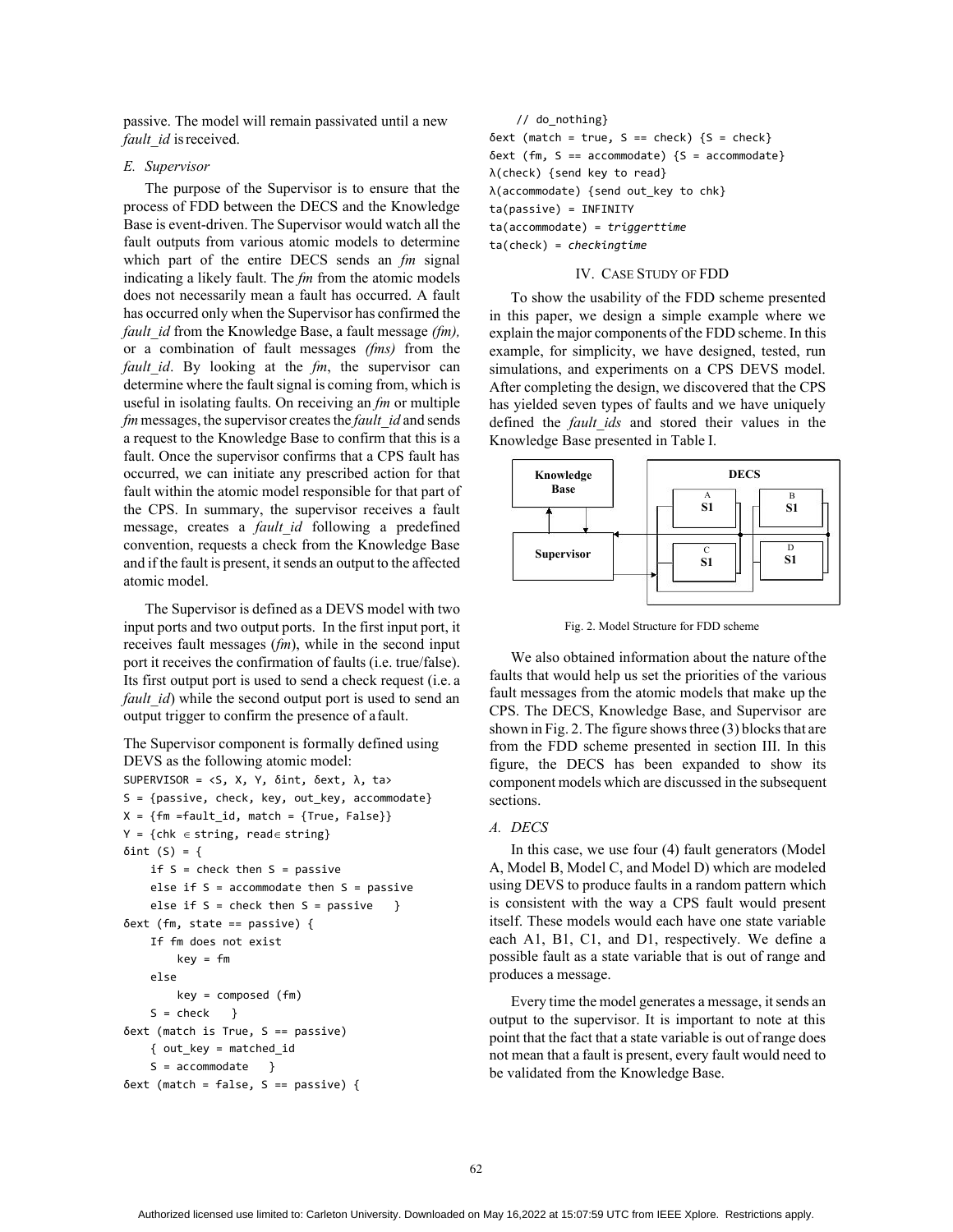# *B. Knowledge Base*

For small CPS with minimum memory requirements, we implemented the structure of the Knowledge Base as a flat-file; the supervisor can read the content of the file into memory and write to the file after a specified period. This type of Knowledge Base would work well for simple CPS; however, when the systems get large and complex there would be performance issues as the size of the file can grow large which would lead to slow and resourceintensive read and write. To deal with this, we implemented the Knowledge Base as a DEVS model that is initialized with the known faults and communicates through its inputs and outputs to the rest of the system. The Knowledge Base receives an input in the form of a *fault id* and stores the fault information in a bloom filter data structure, this would help us maintain consistent performance, however, since the bloom filter does not store the actual fault codes, it is difficult to retrieve the frequency of occurrence of faults, and therefore an additional data structure would be needed.

Table I. describes the initial state of the Knowledge Base we use in the example presented in this paper. The first two columns are part of the Knowledge Base structure and the third column is just a description of what the fault code means for readability purposes. The seven different fault codes have zero occurrences at the initial design stage before the start of the simulation.

| Fault id       | Frequency | <b>Description</b>                               |
|----------------|-----------|--------------------------------------------------|
| A <sub>1</sub> |           | Fault indicated A1 being out of range            |
| A1B1           | 0         | Fault indicated by A1 & B1 being out<br>of range |
| A1C1           | 0         | Fault indicated by A1 & C1 being out<br>of range |
| A1D1           | 0         | Fault indicated by A1 & D1 being out<br>of range |
| B1C1           | 0         | Fault indicated by B1 & C1 being out<br>of range |
| C1             | 0         | Fault indicated by C1 being out of<br>range      |
| C1D1           | 0         | Fault indicated by C1 & D1 being out<br>of range |

TABLE I. THE INITIAL STATE OF THE KNOWLEDGE BASE

#### *C. Supervisor*

The Supervisor would watch the fault outputs from the four atomic models (A, B, C, and D) to determine which part of the DECS an *fm* signal indicating a likely fault originates from. On receiving an *fm* or multiple *fm*  messages, the supervisor creates the *fault\_id* based on the specification defined in section III. Then it sends a request to the Knowledge Base to confirm that this is a fault. Once the supervisor receives a confirmation that a CPS fault has occurred from the Knowledge Base, we send a signal to the atomic model affected. In this implementation, we are not concerned about how the model accommodates the fault. We are only interested in

detecting and isolating the faults. Prescribed action for fault accommodation is reserved for future work.

### *D. Results*

This section describes the results obtained from the implemented Knowledge Base using the data presented in Table I, the DEVS based CPS and Supervisor explained earlier. Fig. 3 shows the logs from four models, which represent the fault messages for one simulation run for ten seconds. There are 4 plots for model A, B, C, and D respectively, the horizontal axis shows simulation time in seconds, the vertical axis shows the outputs of the atomic models with each spike representing a fault message.



From the logs, we can observe the number of times each model had a value that exceeded the specified range. For this simulation run, model A has a count of 15, model B 54, model C 20, and model D 37. The supervisor checked the Knowledge Base and found the following faults which are tabulated after simulation, the final output of our model is the frequency of the faults and this is equivalent to the number of times the supervisor sends a trigger to each atomic model in a faulty state. This is shown in Table II.

| Fault Code                    | Frequency      |
|-------------------------------|----------------|
| A <sub>1</sub>                | 15             |
| A1B1                          | 4              |
| A <sub>1</sub> C <sub>1</sub> | $\overline{2}$ |
| A <sub>1</sub> D <sub>1</sub> | $\overline{2}$ |
| B <sub>1</sub> C <sub>1</sub> | 5              |
| C <sub>1</sub>                | 20             |
| C1D1                          | $\overline{2}$ |

TABLE II. THE FINAL STATE OF THE KNOWLEDGE BASE

From the results presented in Fig. 3. and Table II, the supervisor received a total of 126 fault messages from the atomic models. The total number of actual faults confirmed by the supervisor was 50. This shows that the